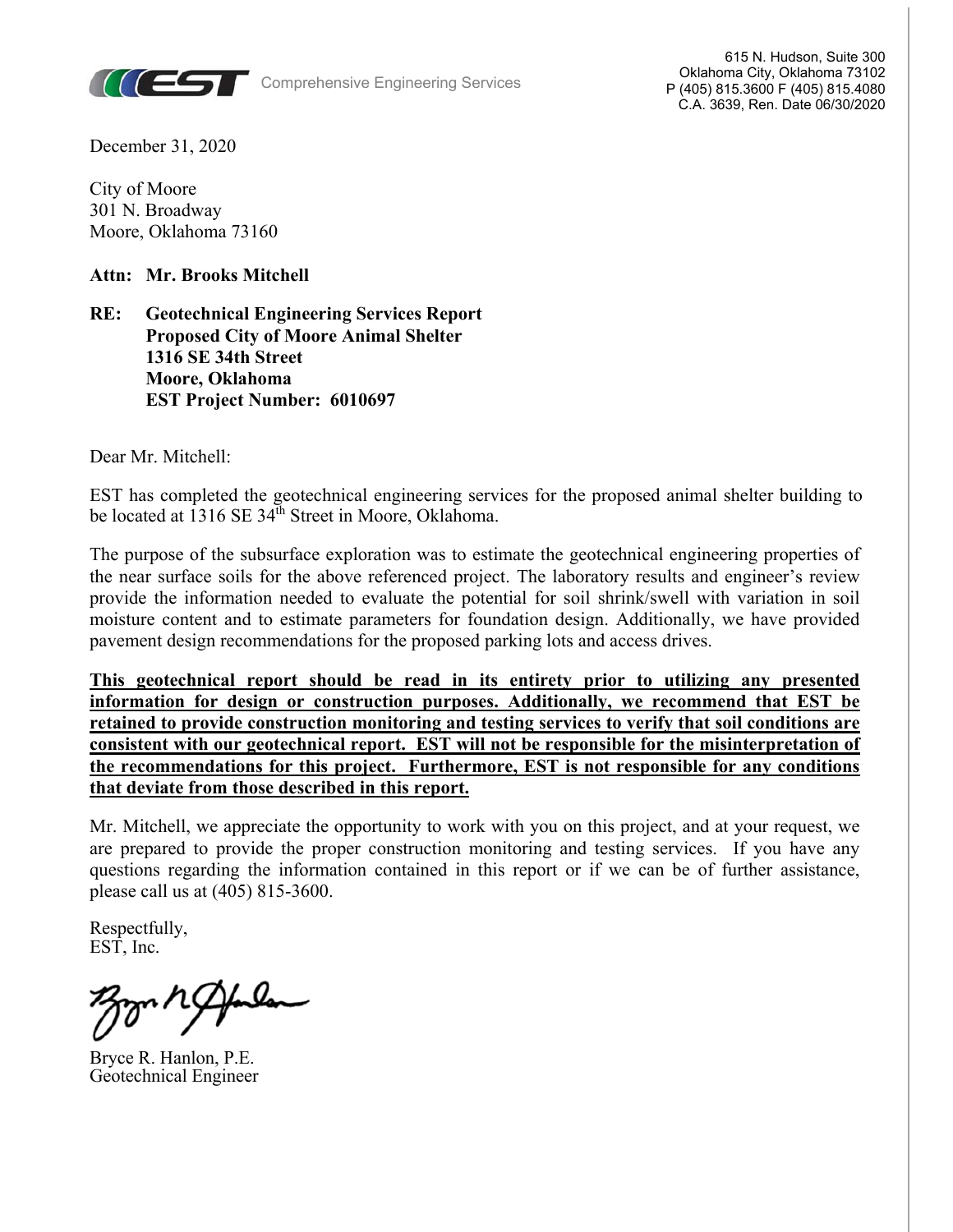## TABLE OF CONTENTS

| 2.0                                                                                           |
|-----------------------------------------------------------------------------------------------|
| 3.0                                                                                           |
| 4.0                                                                                           |
| 4.2                                                                                           |
| 4.3                                                                                           |
| 4.4                                                                                           |
|                                                                                               |
| 5.0                                                                                           |
|                                                                                               |
|                                                                                               |
|                                                                                               |
|                                                                                               |
|                                                                                               |
|                                                                                               |
| Appendix A - Approximate Boring Location Diagrams                                             |
| Appendix $B - Boring$ Logs                                                                    |
| Appendix C - General Notes, Boring Log Acronym Library, General Notes for Rock Classification |
|                                                                                               |

Appendix D - Web Soil Survey Corrosion Maps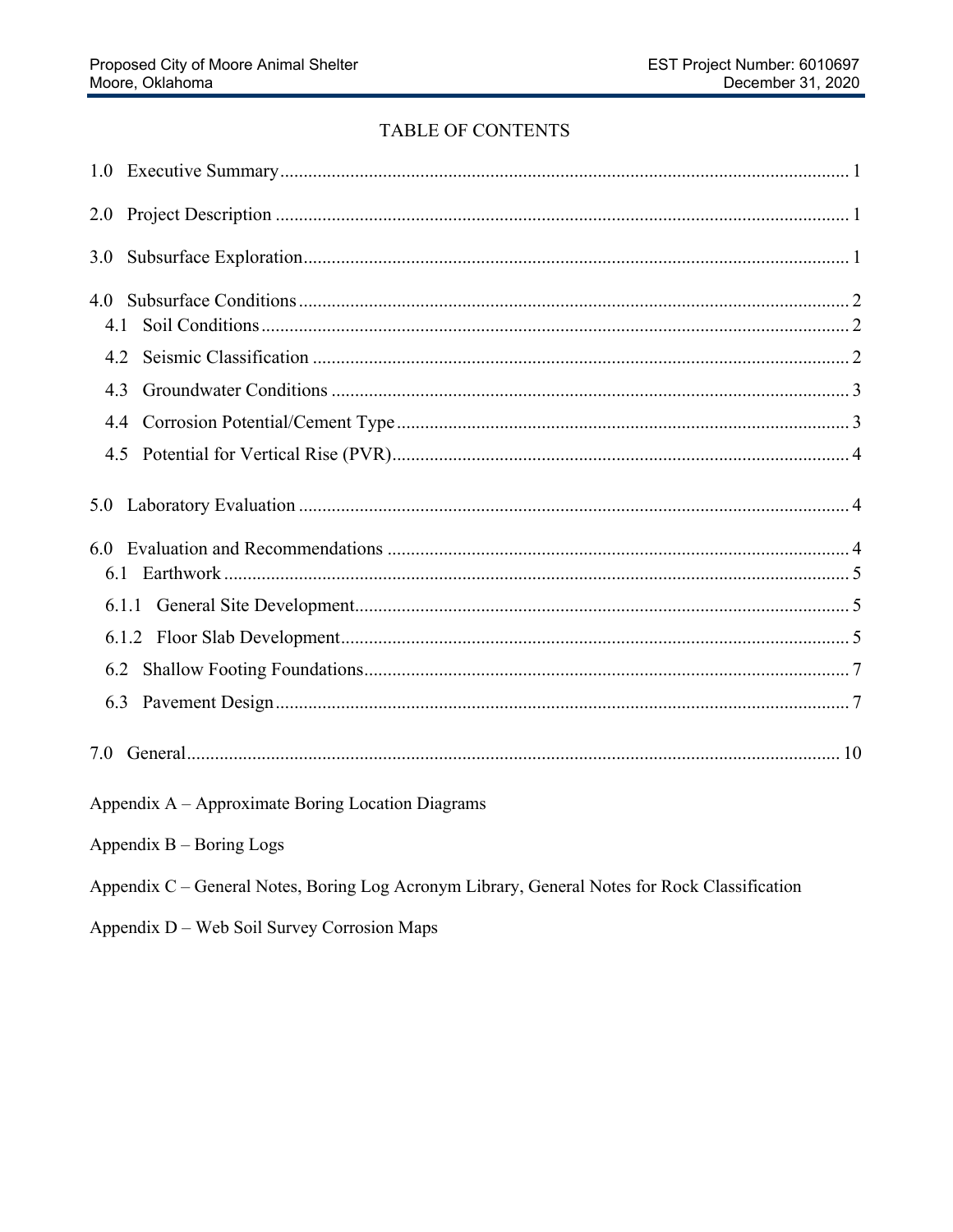## **1.0 Executive Summary**

The geotechnical engineering services are complete for the proposed animal shelter building to be located at 1316 SE 34<sup>th</sup> Street in Moore, Oklahoma. This report describes the subsurface conditions encountered in the borings, furnishes the laboratory data acquired, and provides geotechnical recommendations for building pad development and foundation design. Additionally, we have provided recommended pavement sections for the proposed parking lot and access drives.

Exploration of the subsurface materials at the project site consisted of a total of ten (10) borings located throughout the project site. Six (6) structural building borings (B-01 through B-06) were advanced in the proposed building area to a depth of 20 feet below the existing ground surface elevations. Additionally, four (4) pavement borings (P-01 through P-04) were advanced in the proposed parking and access drive areas to a depth of approximately 5 feet. Samples obtained from the borings were brought to our laboratory for further processing and/or testing. Groundwater was encountered in four of the structural borings at depths ranging from 17.5 to 18 feet below the existing ground surface elevation. The results of the laboratory tests and the final boring logs along with a diagram showing the approximate locations of the borings are included in the appendices of this report.

Evaluation and test results indicate the subsurface materials generally consist of clayey sands and sandy lean clays. Based on the encountered soil conditions, shallow footing foundations with slab-ongrade floors can be used to support the proposed building. Specific geotechnical recommendations are presented further in this report.

## **2.0 Project Description**

We understand that the proposed project consists of constructing a new animal shelter building at 1316 SE 34th Street in Moore, Oklahoma. At the time of this report, no structural loading information was provided. However, we expect the building to be lightly loaded.

#### **3.0 Subsurface Exploration**

The subsurface exploration was performed on December 8, 2020. The exploration at the site consisted of ten (10) exploratory borings located by an EST Engineer based on the plans provided.

The project was accessible to a CME-55 track-mounted, rotary drill rig used to perform the borings. The borings were advanced using 4-inch hollow stem augers. Representative soil samples were obtained using the standard penetration test (SPT) sampling procedures in general accordance with ASTM Specifications D-1586.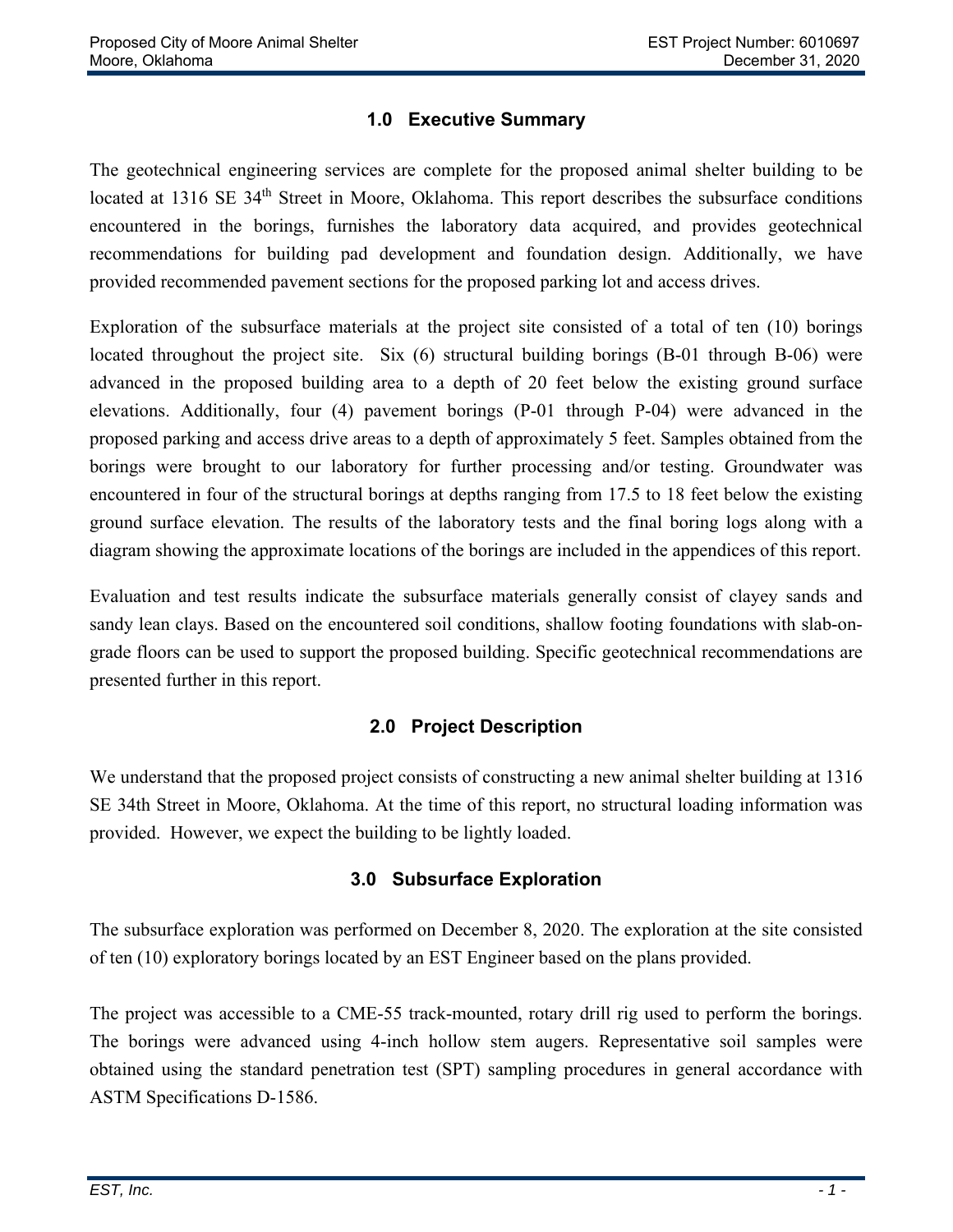The SPT sampling process requires a split-barrel (two-piece) sampling tube be used to obtain soil samples. A 2-inch outside diameter sampling tube is hammered, using an automatic drive hammer, into the bottom of the boring with a 140-pound weight falling 30 inches. The number of blows required to advance the tube the last 12 inches of an 18-inch sampling interval or a portion thereof, is recorded as the standard penetration resistance value, N. The in-situ relative density of granular soils, the consistency of cohesive soils, and the hardness of weathered bedrock can be estimated from the N value. The uncorrected, N values recorded for each test are shown on the attached boring logs at their relative sampling depths.

A CME automatic drive hammer was used to perform the standard penetration tests. A greater mechanical efficiency is achieved with the automatic drive hammer when compared to a conventional safety drive hammer operated with a cathead and rope. The effect of this higher efficiency has on the N-values have been considered in our interpretation and analysis of the subsurface information provided in this report.

The locations of the borings have been identified and are shown on the approximate boring location diagram included in Appendix A of this report.

As part of the drilling operations, the field personnel prepared field boring logs. The field personnel examined the samples retrieved during drilling operations and recorded a soil description on the field logs. The split-barrel samples were packaged in plastic bags to reduce moisture loss, tagged for identification and transported to our laboratory for further evaluation. The field logs also include visual classifications of the materials encountered during drilling and the engineer's interpretation of the subsurface conditions between samples. This report contains the final boring logs that represent modifications based on the engineer's review and laboratory test results.

# **4.0 Subsurface Conditions**

# *4.1 Soil Conditions*

The near-surface soils generally consist of clayey sands and sandy lean clays. It should be noted that concrete and asphalt debris was encountered in borings B-01 and B-02 at depths between 1 to 5 feet beneath the existing surface. We recommend this debris be removed within the proposed structural areas prior to building construction.

# *4.2 Seismic Classification*

Based on the subsurface materials encountered during our investigation and Table 1613.5.2 entitled "Site Class Definitions" in the 2012/2015 International Building Code, we recommend using a seismic site classification for the project of Site Class "D". The geotechnical parameters presented in Table I can be used, and were estimated based on the 2015 International Building Code (IBC).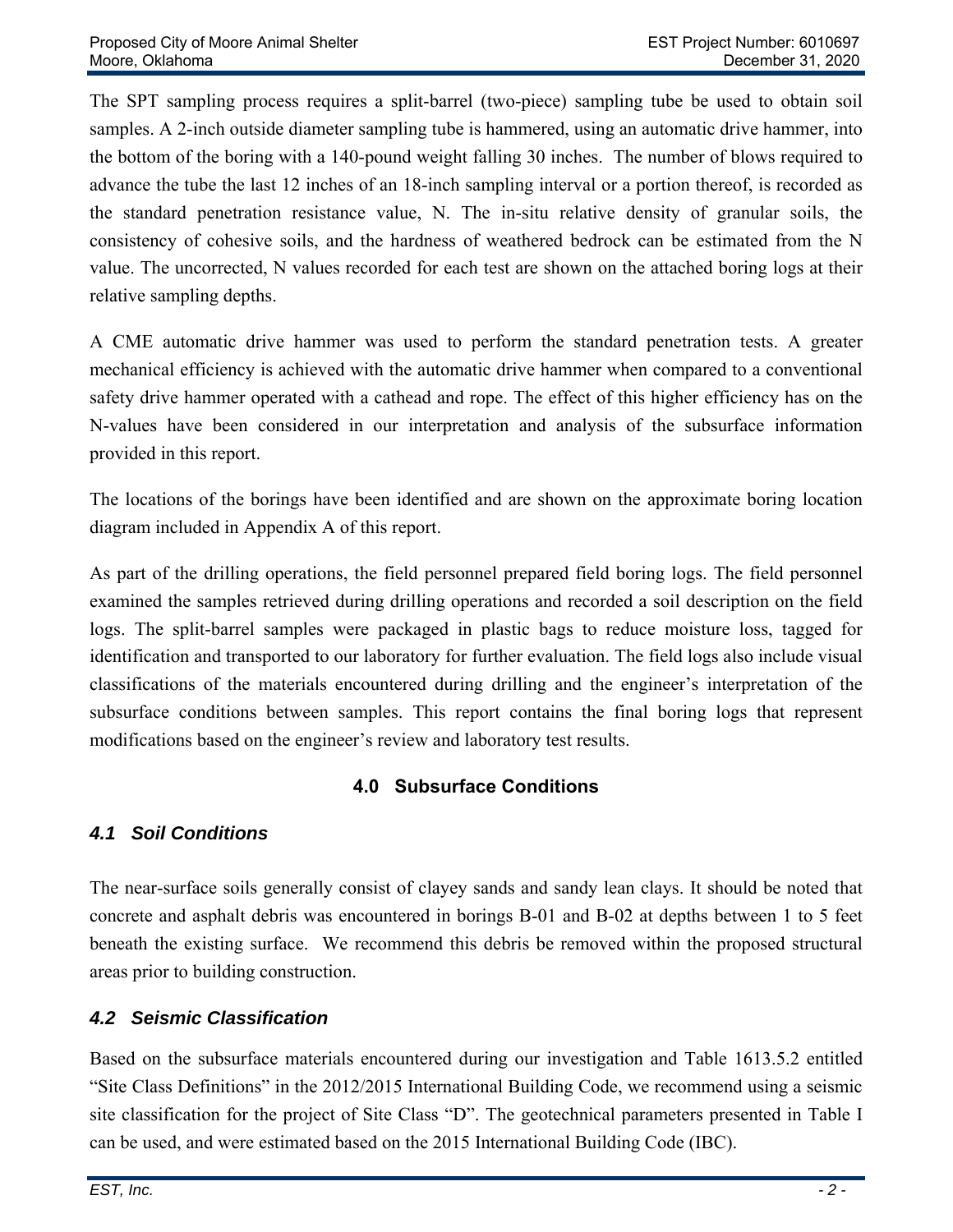| Seismic Site Class (Table 1613.5.2 of the 2015 IBC)                          |           | D           |  |  |  |
|------------------------------------------------------------------------------|-----------|-------------|--|--|--|
| <b>Estimated Site Coordinates</b>                                            | Latitude  | 35.303984°N |  |  |  |
|                                                                              | Longitude | 97.489049°W |  |  |  |
| $S_s$ – Short Period Spectral Acceleration                                   | 0.273g    |             |  |  |  |
| S <sub>MS</sub> - Short Period, Site Class Modified Spectral Acceleration    |           | 0.432g      |  |  |  |
| S <sub>DS</sub> – Short Period, Five Percent Damping, Spectral Acceleration  | 0.288g    |             |  |  |  |
| $S_1 - 1$ Second Period Spectral Acceleration                                | $0.079$ g |             |  |  |  |
| S <sub>M1</sub> - 1 Second Period, Site Class Modified Spectral Acceleration | 0.189g    |             |  |  |  |
| $S_{D1}$ – 1 Second Period, Five Percent Damping, Spectral Acceleration      |           | 0.126g      |  |  |  |
| $F_a$                                                                        |           | 1.6         |  |  |  |
| $F_v$                                                                        |           | 2.4         |  |  |  |
| Seismic Design Category                                                      | B         |             |  |  |  |

#### **TABLE I**

### *4.3 Groundwater Conditions*

Groundwater was encountered in B-01, B-02, B-05, and B-06 at depths ranging from 17.5 to 18 feet below the existing grade. Groundwater level fluctuations and/or perched water conditions may occur due to seasonal variations in the amount of rainfall and other factors such as drainage characteristics. To obtain more accurate groundwater level information, long-term observations in a monitoring well or piezometer that is sealed from the influence of surface water would be needed. The possibility of groundwater level fluctuations should be considered during the preparation of construction plans. The borings were plugged per Oklahoma Water Resources Board (OWRB) requirements after drilling operations were completed.

## *4.4 Corrosion Potential/Cement Type*

To estimate the corrosion potential of the onsite soils, we utilized the United States Department of Agriculture's (USDA) Web Soil Survey to determine susceptibility of the soil to concrete and steel corrosion. According to the USDA Web Soil Survey, the on-site materials present a high risk of corrosion to steel and a low exposure of concrete to sulfate containing solutions.

Additionally, we tested several samples for Soluble Sulfate Content. The results of these tests are provided in Table II: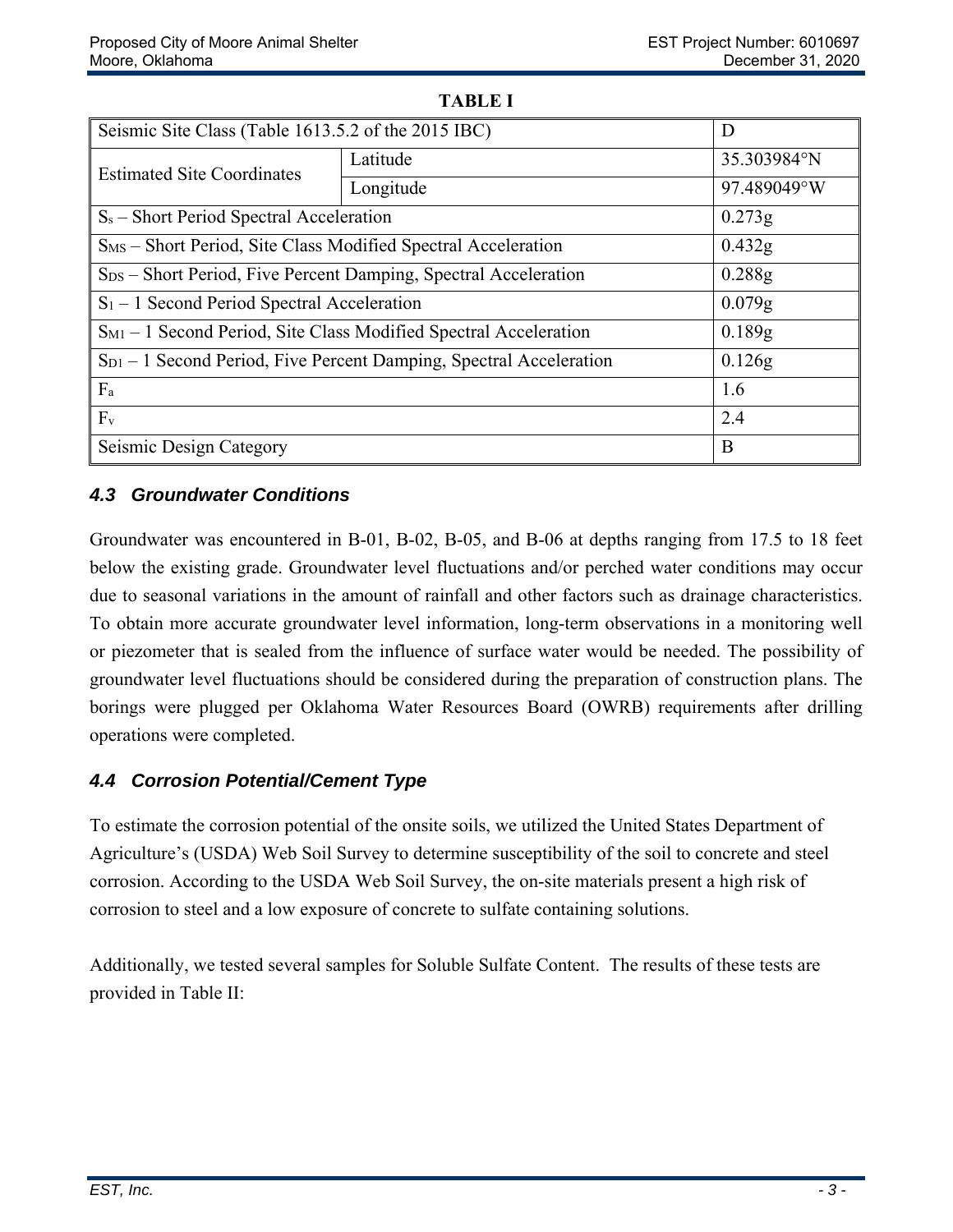| Sample ID           | Soluble Sulfate Concentration (ppm) |
|---------------------|-------------------------------------|
| $B-02 S-01 (0-1)$   | 240                                 |
| $B-05 S-01 (0-1)$   | 240                                 |
| $B-06 S-01 (0-1)$   | 280                                 |
| $P-01 S-01 (0-2.5)$ | 267                                 |
| $P-02 S-01 (0-2.5)$ | 280                                 |
| $P-03 S-01 (0-2.5)$ | 267                                 |
| P-04 S-01 $(0-2.5)$ | 280                                 |

**TABLE II** 

For steel elements in contact with the on-site soils, we recommend that preventive measures against steel corrosion be considered. In many cases, polyethylene encasement or epoxy-coated resin has been used to protect buried ferrous metals or ductile iron pipes.

For concrete elements in contact with the on-site soils, we recommend using an ASTM C150 Type I Portland cement concrete with a maximum water-to-cement ratio (W/C) of 0.50 and a minimum compressive strength of 3,000 psi. We recommend that routine tests be performed to verify that sulfate concentrations are within acceptable ranges for Type I cement. The USDA Soil Survey output files can be found in Appendix D of this report.

## *4.5 Potential for Vertical Rise (PVR)*

The existing near surface soils generally consist of low to moderate plasticity soils for which volume changes in excess of 1 inch are not expected to occur with variations in soil moisture content.

# **5.0 Laboratory Evaluation**

All samples obtained from the project site were transferred to our laboratory for processing and/or testing. Laboratory tests were performed on select soil samples in agreement and applicable to ASTM, and AASHTO testing procedures. Laboratory tests included estimation of the natural moisture content (ASTM D2216), Atterberg limits (ASTM D4318), sieve analysis (ASTM D2487), and soluble sulfates (OHDL 49). These results are provided in Section 4.4 and Appendix B of this report.

# **6.0 Evaluation and Recommendations**

Based on the subsurface materials encountered a shallow footing foundation system with slab-on-grade floors can be used at this site. The following presents geotechnical recommendations concerning these and other geotechnical issues related to the project.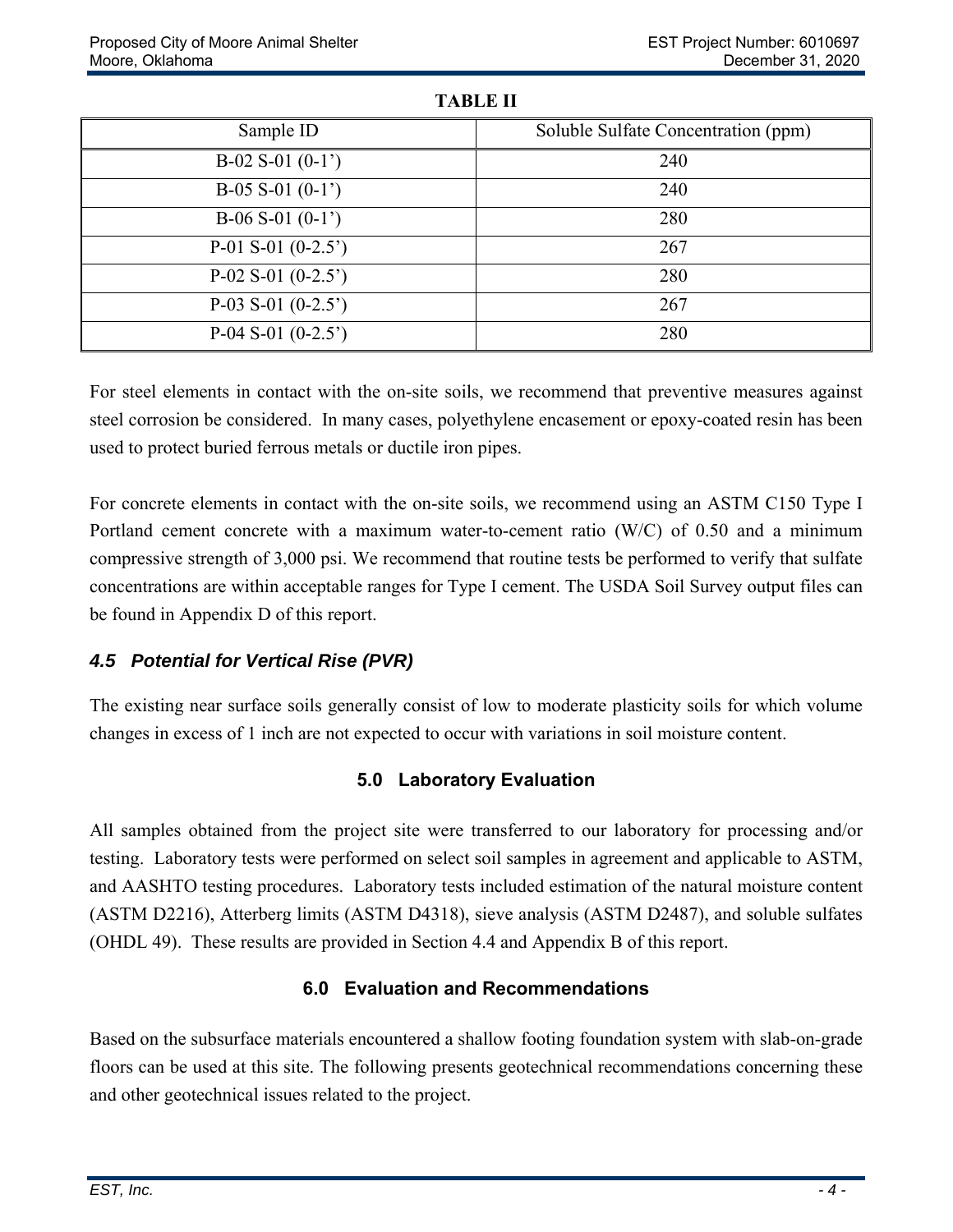## *6.1 Earthwork*

Any fill required to develop final grade lines should consist of low volume change (LVC) soils that are free of organic matter and debris. Low PI material would be cohesive materials having a liquid limit less than 35 and a plasticity index between 5 and 17. Fill should be placed in lifts not exceeding 8 to 9 inches in loose thickness and compacted to at least 95 percent of the material's maximum dry density at a moisture content within 2 percent of optimum. Any soft or loose areas observed, or oversaturated, rutting or pumping soils observed during compaction operations should be removed and replaced or stabilized. On-site soils can generally be used as fill material.

During compaction operations, the exposed subgrade and each lift of compacted fill should be tested for moisture and density, and reworked as necessary until that surface is approved by the Geotechnical Engineer's representative prior to the placement of additional lifts. We recommend the scarified surface and each lift of fill be tested for density and moisture content at a rate of one test per 2,000 square feet of compacted area with a minimum of two tests per compacted area. In addition, we recommend one test for every 100 linear feet of compacted utility trench backfill.

#### *6.1.1 General Site Development*

We recommend removing all existing trees, vegetation, topsoil, pavements, concrete debris, asphalt debrisand any other unsuitable materials from the construction areas. We also recommend removing any existing stumps, roots larger than 2 inches in diameter, rocks larger than 3 inches in diameter, and any matted roots from the proposed construction area. It should be noted that concrete and asphalt debris was encountered in borings B-01 and B-02 at depths between 1 to 5 feet beneath the existing surface. We recommend this debris be removed within the proposed structural areas prior to building construction.

After removing all the unsuitable materials, we recommend proof-rolling the exposed subgrade. EST should be notified to witness the removal of the unsuitable materials and the proof-rolling process. Proof-rolling should be performed in overlapping passes and in mutually perpendicular directions using equipment with a minimum subgrade loading of 25 tons. After the exposed subgrade is approved by an EST representative, additional recommendations provided in the following sections should be observed.

## *6.1.2 Floor Slab Development*

After performing any required cuts, the exposed subgrade should be scarified to a minimum depth of 8 inches and re-compacted to at least 95 percent of the material's maximum dry density as determined by the test method ASTM D-698 at a moisture content of within two percent above optimum. The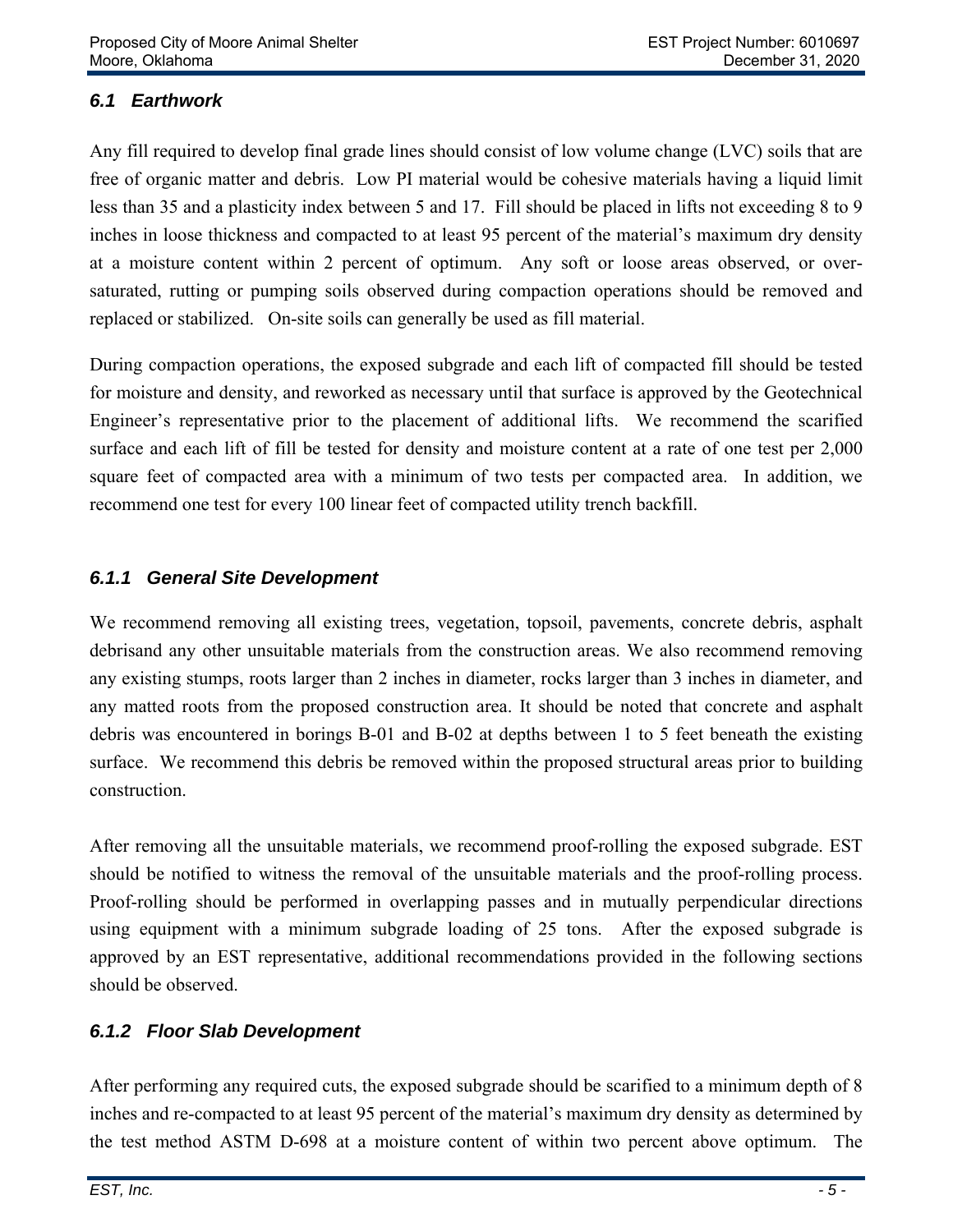recompacted and tested subgrade should be proof-rolled as described in the previous section to ensure compaction. The pad preparation should extend at least 5 feet laterally from the building pad edges. If proper compaction and pad preparation of the on-site soils cannot be achieved due to pumping or wet conditions, then we recommend either using LVC soil instead of native on-site soils or stabilizing the existing subgrade soils.

The ground surface should be sloped away from the building on all sides to prevent water from collecting near the building. Water should not be allowed to pond near the building during or after construction. In addition, the moisture content of the soil should be maintained until the slab is constructed. Therefore, the building pad should always contain enough moisture so that surface cracks do not develop. We recommend the moisture content of the building pad be evaluated just before concrete for the slab is placed.

We recommend placing a waterproof membrane (15-mil Polyethylene) on top of 2 inches of clean sand immediately below the floor slab for a vapor barrier. The slab should be designed using a modulus of subgrade reaction,  $k_1$ , of 80 pci for the on-site soils based on a 1 foot by 1 foot plate load test. For different floor slab sizes, we recommend using the following equations:

 $k_s = \frac{k_1}{B}$  (cohesive materials)  $k_s = \frac{k_1(1+B)^2}{2B}$  (cohesionless materials)

Where,

 $k_s$  = the desired modulus of subgrade reaction for the actual slab size  $k_1$  = the modulus of subgrade reaction from a 1 foot by 1 foot plate load test  $B =$  the actual slab width in feet

To help minimize moisture migration, we recommend using a low-slump concrete designed with a water-to-cement ratio of 0.50 or less for the slab. Water curing the slab will help the curing process and should help reduce shrinkage cracks and slab curling. Before the floor covering is placed, we recommend slab moisture emission tests be conducted to confirm that moisture discharge levels are within the floor covering manufacturer's recommendation. These tests should be conducted after the building is considerably complete and the HVAC is operational. The tests should be run when the HVAC has been operating enough to provide typical temperature and humidity conditions representative of what the floor covering will be susceptible to under normal conditions.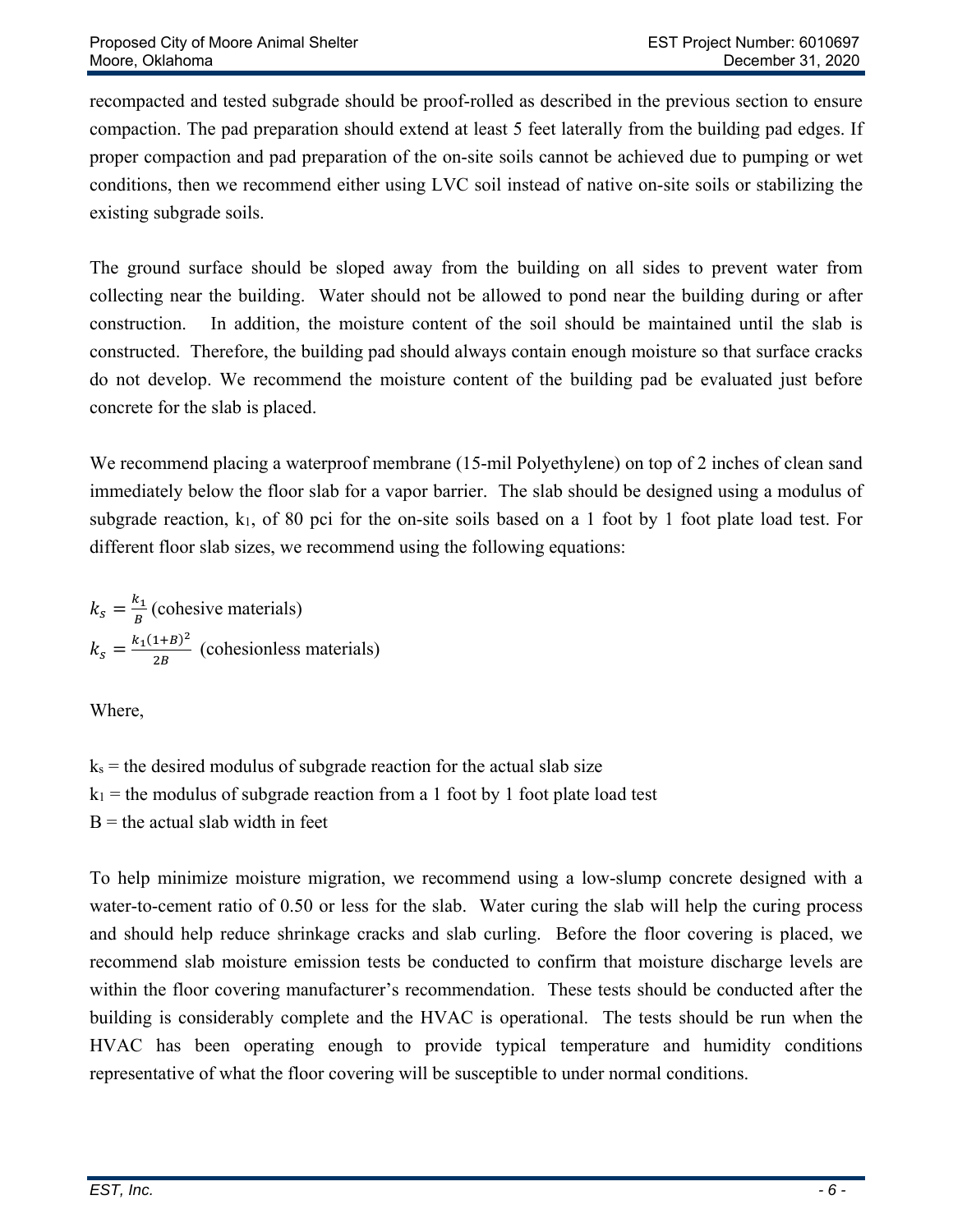## *6.2 Shallow Footing Foundations*

Shallow footing foundations can be used to support the proposed building. A reinforced continuous footing, with isolated column footings bearing at least 24 inches below final outside grades will provide a system sufficient to carry the required loads. It is important to reinforce the footings to minimize the effects of movement within the foundation system. For the design of footings bearing in native soils, a maximum allowable net bearing pressure of 1,500 pounds per square foot can be used. This bearing pressure is the pressure that can be applied to the soil at the base of the footings in excess of the minimum surrounding overburden pressure.

To provide frost heave protection, reduce the amount of shrink/swell potential, and provide adequate confinement of the bearing materials, footings should be located at least 24 inches below final outside grade. Continuous footings should have a minimum width of 16 inches. Isolated column footings should have a minimum width of 30 inches.

Caution should be taken to prevent wetting or drying of the bearing materials. This can be accomplished by placing concrete into the footings as soon as they are excavated and approved by the Geotechnical Engineer's representative. Surface run-off water should drain away from the excavated areas. If the footing materials should become wet or dry and/or loose or disturbed, then this material should be removed before placing concrete. Any soft or loose areas observed should also be removed before placing concrete. If unsuitable material is encountered, the material should be removed and replaced with compacted fill or concrete. The footing excavation should not be allowed to remain open for more than 8 hours without approval of the Geotechnical Engineer. Shallow foundations constructed as recommended are expected to have long-term movements less than 1 inch. The differential movement across the structure may approach half of the long-term movement.

## *6.3 Pavement Design*

The existing near surface soils encountered in the borings generally consists of low- to moderateplasticity soils. The parking and access drive areas are expected to support both light duty and minor heavy duty traffic. After moisture-conditioning and compacting the subgrade and proof rolling the site as previously recommended in this report, one or more of the following pavement sections can be adopted.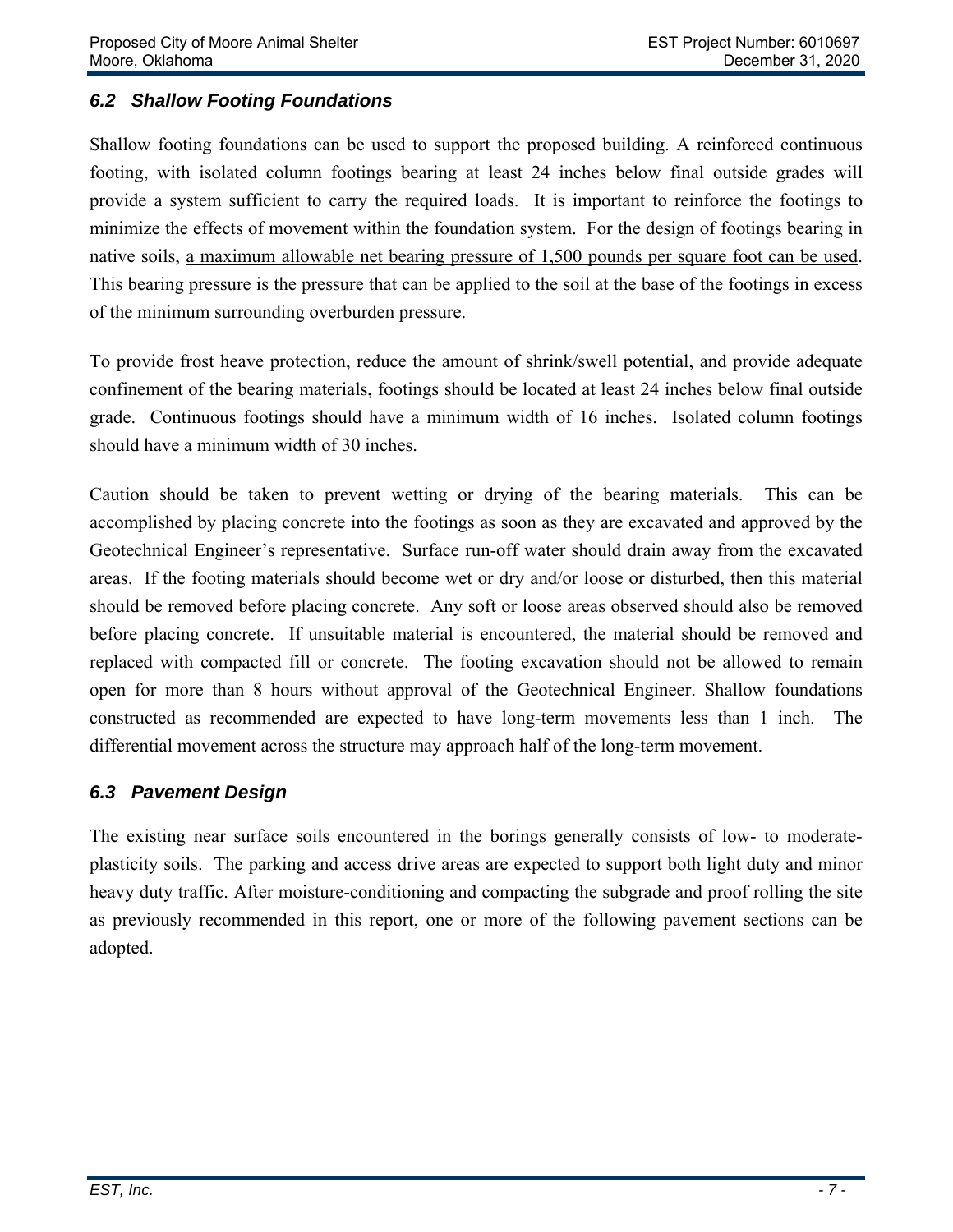#### **TABLE III**

| <b>MINIMUM PAVEMENT RECOMMENDATIONS (AGGREGATE BASE)</b> |                                                                                                                                                                                        |                                                                                                                                                                                                                                                                                                                                                          |  |  |
|----------------------------------------------------------|----------------------------------------------------------------------------------------------------------------------------------------------------------------------------------------|----------------------------------------------------------------------------------------------------------------------------------------------------------------------------------------------------------------------------------------------------------------------------------------------------------------------------------------------------------|--|--|
|                                                          | <b>RIGID PAVEMENT</b>                                                                                                                                                                  | <b>FLEXIBLE PAVEMENT</b>                                                                                                                                                                                                                                                                                                                                 |  |  |
| <b>STANDARD</b><br><b>DUTY</b><br><b>PAVEMENT</b>        | 4" of Portland Cement Concrete<br>over<br>6" ODOT Type "A" Aggregate Base<br>(compacted to 98% Std. Proctor)<br>over<br>8" ODOT Subgrade Method "B"<br>(Compacted to 95% Std. Proctor) | 2" Superpave Type 'S4' Asphalt Concrete (PG 64-22 OK)<br>over<br>3" Superpave Type 'S3' Asphalt Concrete (PG 64-22 OK)<br>over<br>6" ODOT Type "A" Aggregate Base<br>(compacted to 98% Std. Proctor)<br>over<br>8" ODOT Subgrade Method "B"<br>(Compacted to 95% Std. Proctor)                                                                           |  |  |
| <b>HEAVY-</b><br><b>DUTY</b><br><b>PAVEMENT</b>          | 6" of Portland Cement Concrete<br>over<br>6" ODOT Type "A" Aggregate Base<br>(compacted to 98% Std. Proctor)<br>over<br>8" ODOT Subgrade Method "B"<br>(Compacted to 95% Std. Proctor) | 2" Superpave Type 'S4' Asphalt Concrete (PG 64-22 OK)<br>over<br>2.5" Superpave Type 'S3' Asphalt Concrete (PG 64-22 OK)<br>over<br>2.5" Superpave Type 'S3' Asphalt Concrete (PG 64-22 OK)<br>over<br>6" ODOT Type "A" Aggregate Base<br>(compacted to 98% Std. Proctor) over<br>over<br>8" ODOT Subgrade Method "B"<br>(Compacted to 95% Std. Proctor) |  |  |

### **TABLE IV**

| <b>MINIMUM PAVEMENT RECOMMENDATIONS (SOIL STABILIZATION)</b>                                                                                                                                                                                |                                                                  |                                                                                                                                                                                                                               |  |  |
|---------------------------------------------------------------------------------------------------------------------------------------------------------------------------------------------------------------------------------------------|------------------------------------------------------------------|-------------------------------------------------------------------------------------------------------------------------------------------------------------------------------------------------------------------------------|--|--|
|                                                                                                                                                                                                                                             | <b>RIGID PAVEMENT</b>                                            | <b>FLEXIBLE PAVEMENT</b>                                                                                                                                                                                                      |  |  |
| <b>STANDARD</b><br><b>DUTY</b><br><b>PAVEMENT</b>                                                                                                                                                                                           | 4" of Portland Cement Concrete<br>over<br>8" Stabilized Subgrade | 2" Superpave Type 'S4' Asphalt Concrete (PG 64-22 OK)<br>over<br>3" Superpave Type 'S3' Asphalt Concrete (PG 64-22 OK)<br>over<br>8" Stabilized Subgrade                                                                      |  |  |
| <b>HEAVY-</b><br><b>DUTY</b><br><b>PAVEMENT</b>                                                                                                                                                                                             | 6" of Portland Cement Concrete<br>over<br>8" Stabilized Subgrade | 2" Superpave Type 'S4' Asphalt Concrete (PG 64-22 OK)<br>over<br>2.5" Superpave Type 'S3' Asphalt Concrete (PG 64-22 OK)<br>over<br>2.5" Superpave Type 'S3' Asphalt Concrete (PG 64-22 OK)<br>over<br>8" Stabilized Subgrade |  |  |
| Based on the soil classifications at the site, we estimate 3 to 4 percent Portland cement will be required to adequately stabilize the<br>subgrade. The actual percentages should be determined at the time of construction via mix design. |                                                                  |                                                                                                                                                                                                                               |  |  |

The maximum control joint spacing for the 5 inch and 7 inch thick Portland cement concrete pavements should be 15 feet. All materials and construction should be in accordance with the ODOT, "2009 Standard Specification for Highway Construction" and the latest special provisions adopted by ODOT to supplement the Standard Specifications.

All fill required to develop final grade lines in the proposed paving area should consist of on-site soils that are free of organic matter and debris. Fill should be placed in lifts not exceeding 9 inches in loose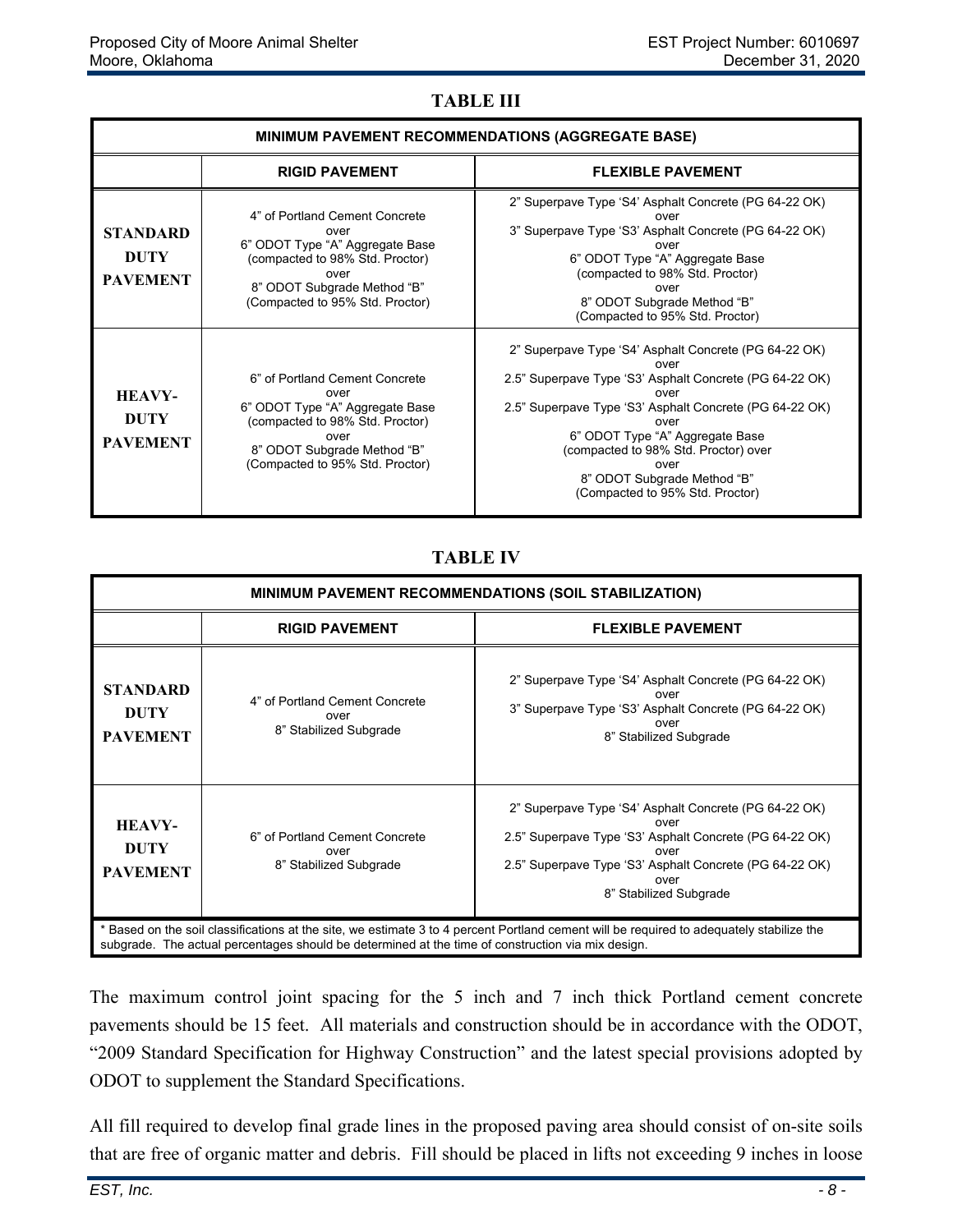thickness and compacted to at least 95 percent of the maximum dry density at a moisture content within 2 percent of optimum. Any soft or loose areas observed or over-saturated, rutting or pumping soils observed during compaction operations should be removed and replaced.

During compaction operations, each lift of compacted fill should be tested for moisture and density and reworked as necessary until that surface is approved by the geotechnical engineer's representative prior to the placement of additional lifts. We recommend aggregate base, and each lift of fill, be tested for density and moisture content at a rate of one test per 5,000 square feet of compacted area with a minimum of two tests per compacted area. In addition, we recommend one test per lift for every 100 linear feet of compacted utility trench backfill. The moisture content of the aggregate base should be maintained near optimum during construction. A prime coat can be used to help retain moisture within the exposed materials. As a check, we recommend the moisture content be evaluated immediately before pavements are placed.

Minimizing subgrade saturation is an important factor in maintaining subgrade strength. Water allowed to pond on or adjacent to the pavements could saturate the subgrade and cause premature pavement deterioration. The pavement and subgrade should be sloped approximately 1/8 inch per foot to provide surface drainage, and positive surface drainage should be maintained away from the edge of the paved areas. Maintenance of the pavements will be required to obtain satisfactory design life. Maintenance should include crack sealing, surface patching of any deteriorated areas. Thicker pavements could also be used to reduce the required maintenance and extend the service life of the pavement.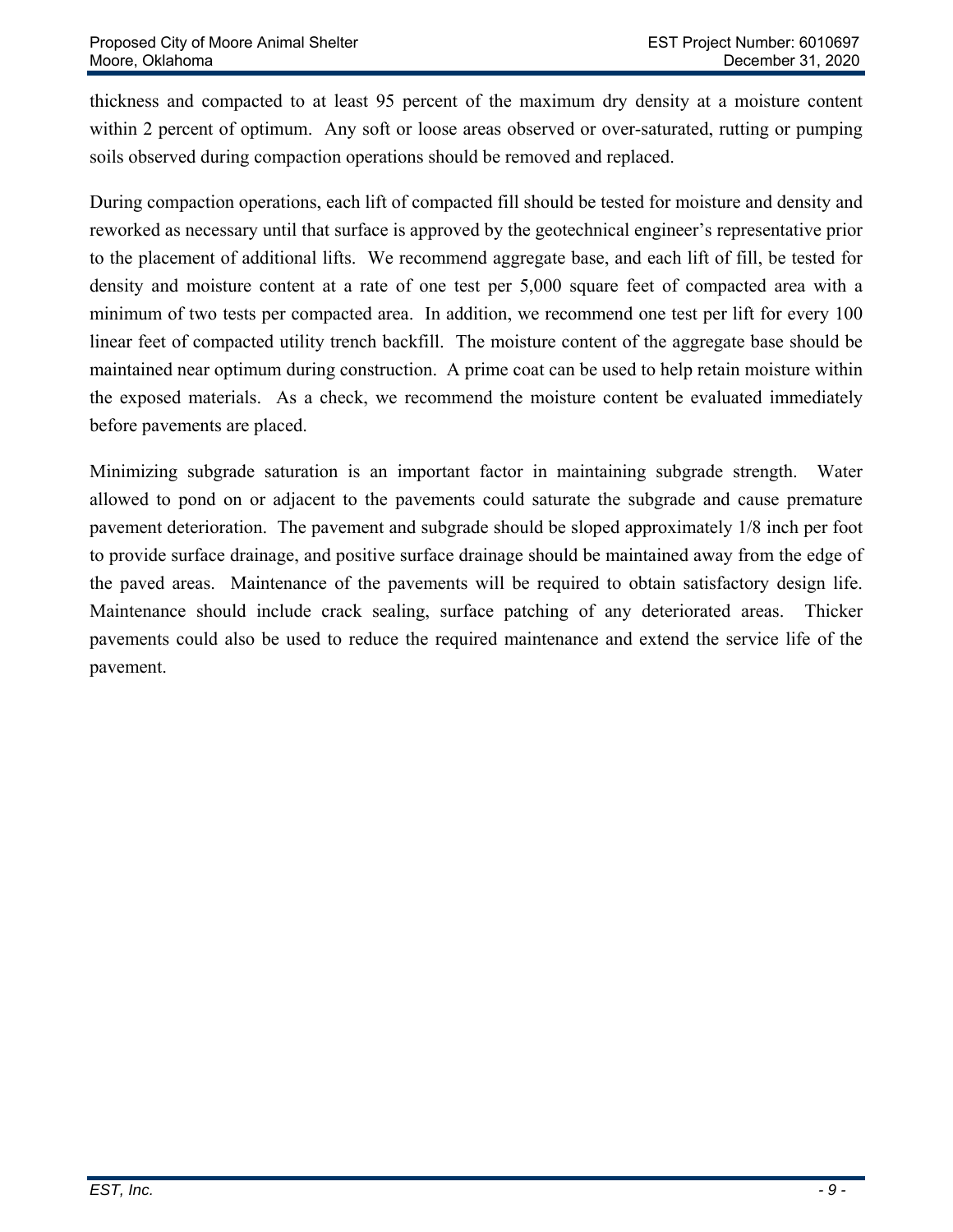### **7.0 General**

This report was prepared for the City of Moore in reference to the Proposed Animal Shelter Building to be located at 1316 SE 34th Street in Moore, Oklahoma. This report provides geotechnical recommendations based on the subsurface conditions encountered in the borings. It is not practical or economical to perform enough subsurface investigation borings to identify all conditions at the site. Subsurface conditions may vary with distance away from the borings completed for this report. Conditions that may affect the recommendations contained within the geotechnical report may exist and may not become known until construction. If variations appear during construction, it may be necessary to revise the recommendations contained in this report. Therefore, monitoring of subsurface conditions during construction should be performed by a geotechnical engineer or his representative to verify that conditions are consistent with the geotechnical report.

EST warrants that the findings and recommendations contained herein have been made with generally accepted professional geotechnical practices in the local area. No other warranties are implied or expressed. The scope of services and recommendations contained in this report do not include any environmental assessment or identification of contaminated or hazardous materials. Any statements in this report or in the boring logs concerning suspicious odors, colors, irregular textures or abnormal conditions are for informational purpose only and have not been verified by the engineer or testing.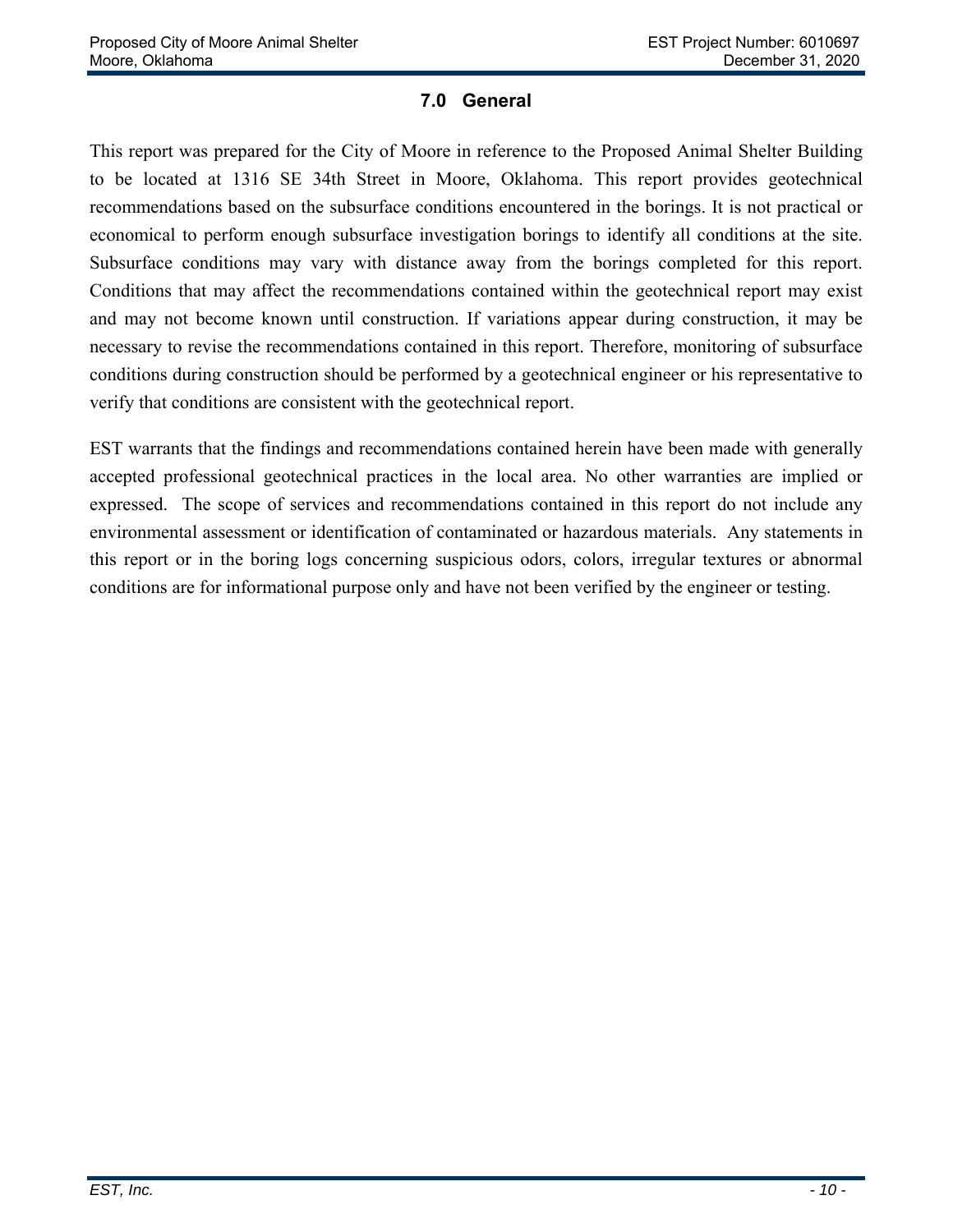**Appendix A** 

**Approximate Boring Location Diagrams**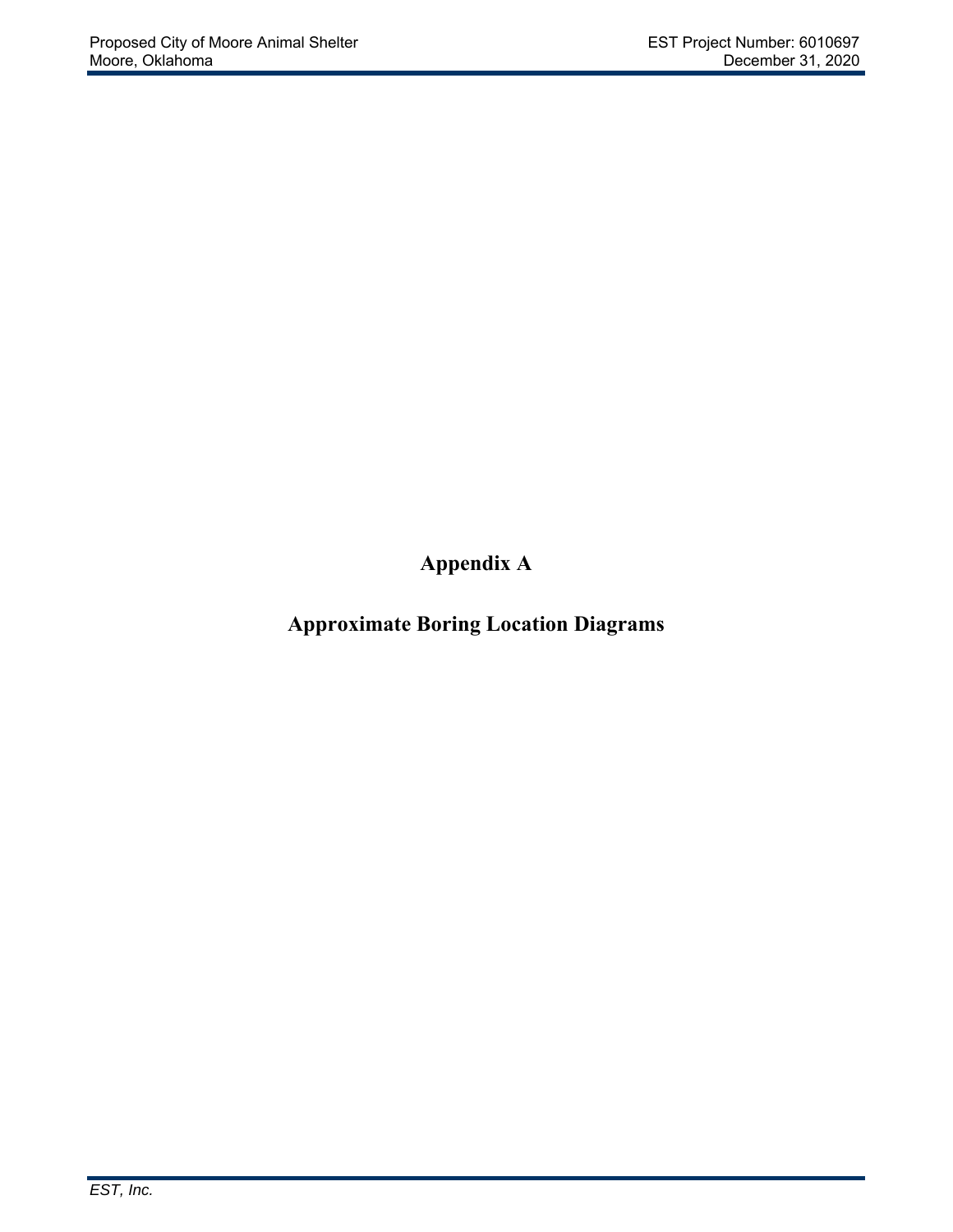**Appendix B** 

**Boring Logs**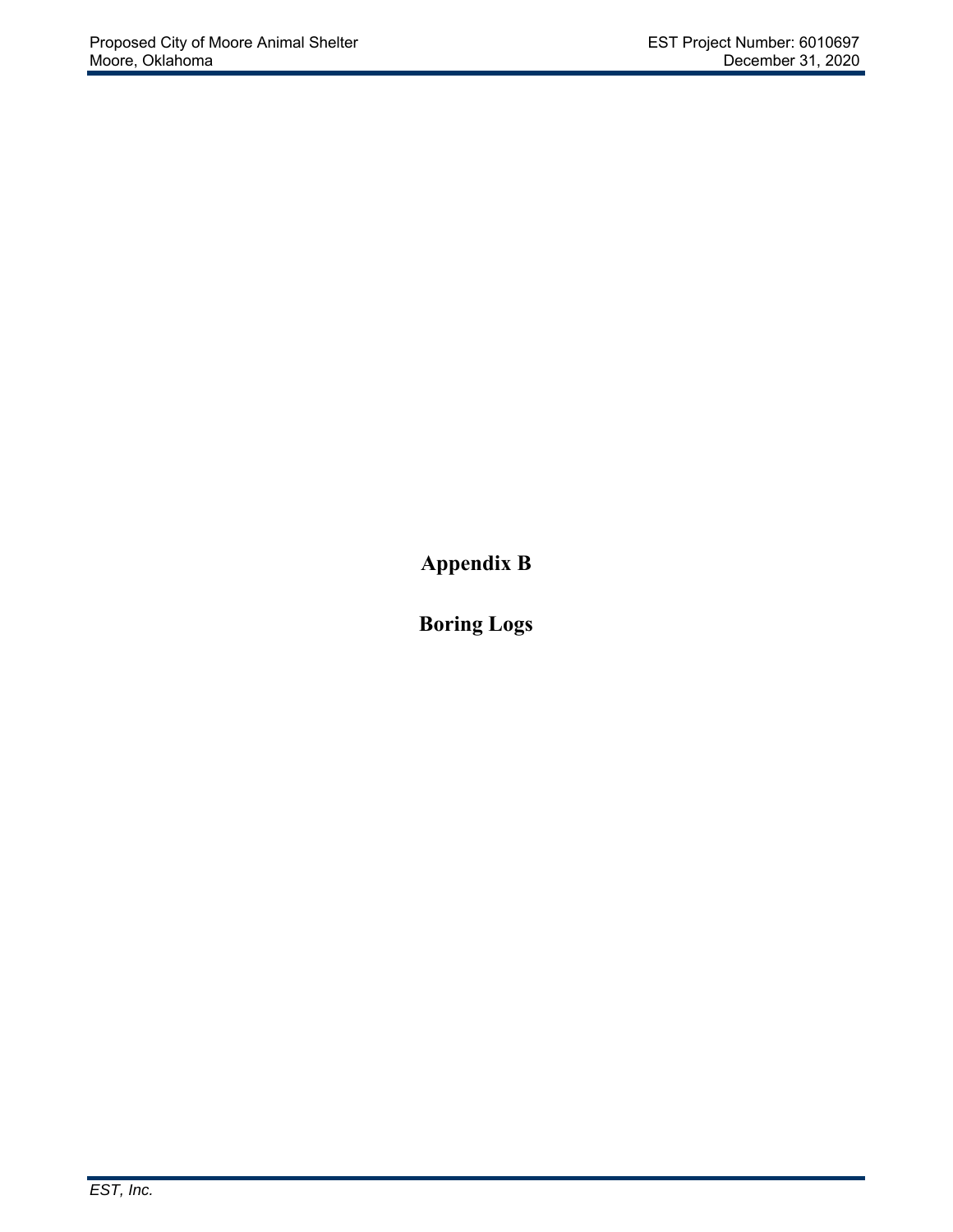**Appendix C** 

**General Notes Boring Log Acronym Library General Notes for Rock Classification**